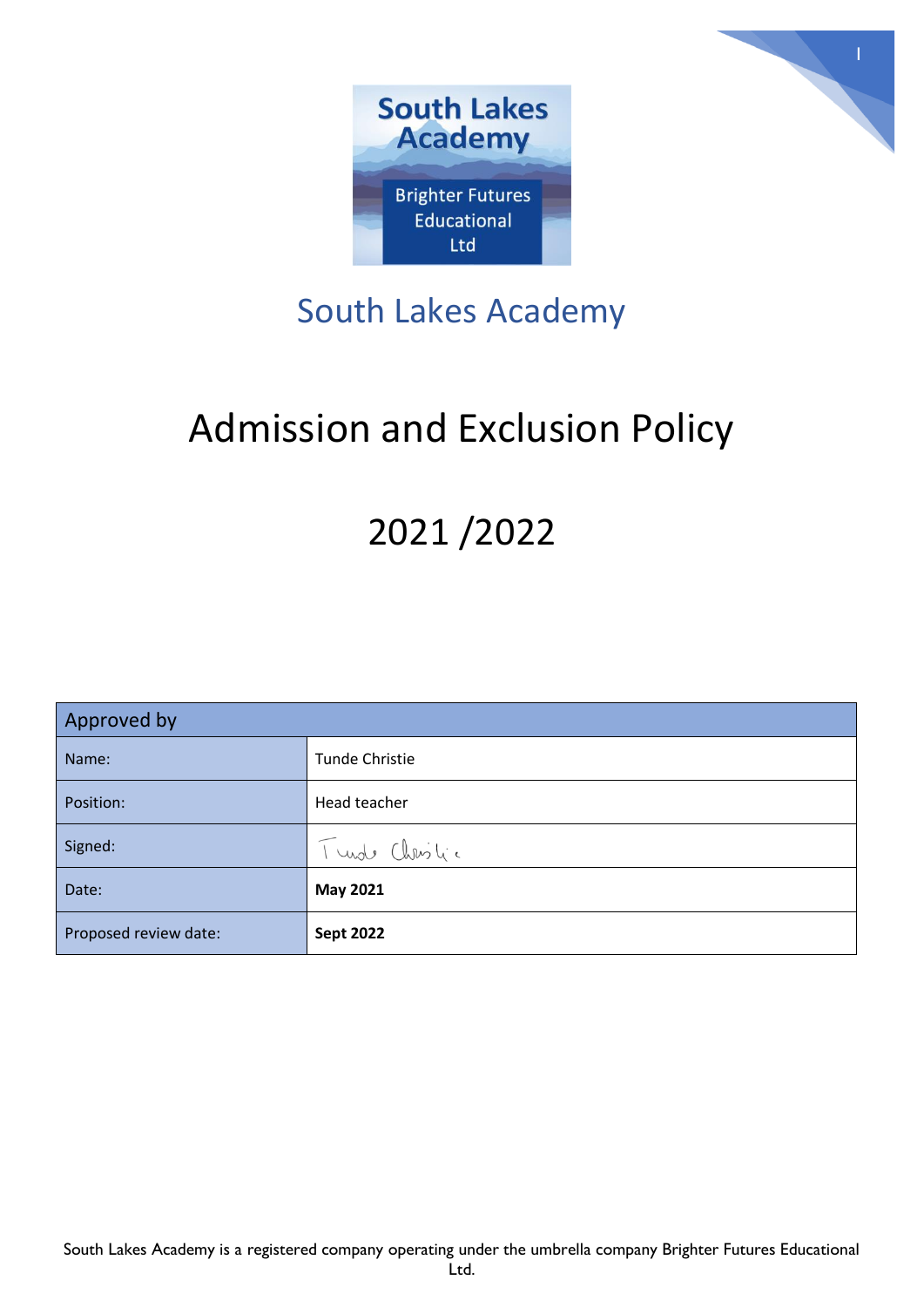### **South Lakes Academy Admissions and Exclusion Policy**



2

Legal Status

South Lakes Academy Admissions and Exclusion Policy Complies with Part 6, Paragraph 24(3)(a) of The Education (Independent School Standards Compliance Record) (England) (Amendment) Regulations.

The policy applies to the whole school, inclusive of activities outside of the normal school hours. Whole school consists of all staff – teaching and non-teaching, the proprietor and volunteers working in and for the school.

This policy complies with and should be read in conjunction with the following South Lakes Academy policy documents:

- Equality Policy
- Attendance Policy
- Inclusion Policy

And the special Educational Needs and Disability Act (SENDA)

#### **Availability**

As with all South Lakes Academy Policies, this policy is available to parents, guardians, carers, staff and pupils from the school office and available on the school website at www.southlakesacademy.org

#### **Monitoring and review**

This Policy will be subject to continuous monitoring, refinement and audit by the head teacher, who will also undertake an annual review of the policy and of the efficiency with which the related duties have been discharged, by no later than one year from the date of the policy. The policy may be edited or reviewed earlier than 12 months if changes in legislation, regulatory requirements or best practice guidelines require it to do so.

The proprietor of the school and address for correspondence during both term-times and school holidays is Mrs Tunde Christie, 16 Ullswater Road, Kendal Cumbria, LA9 6LQ. The telephone number on which the proprietor may be contacted at all times is 07879675530 and the email address is [tchristie@southlakesacademy.org](mailto:tchristie@southlakesacademy.org)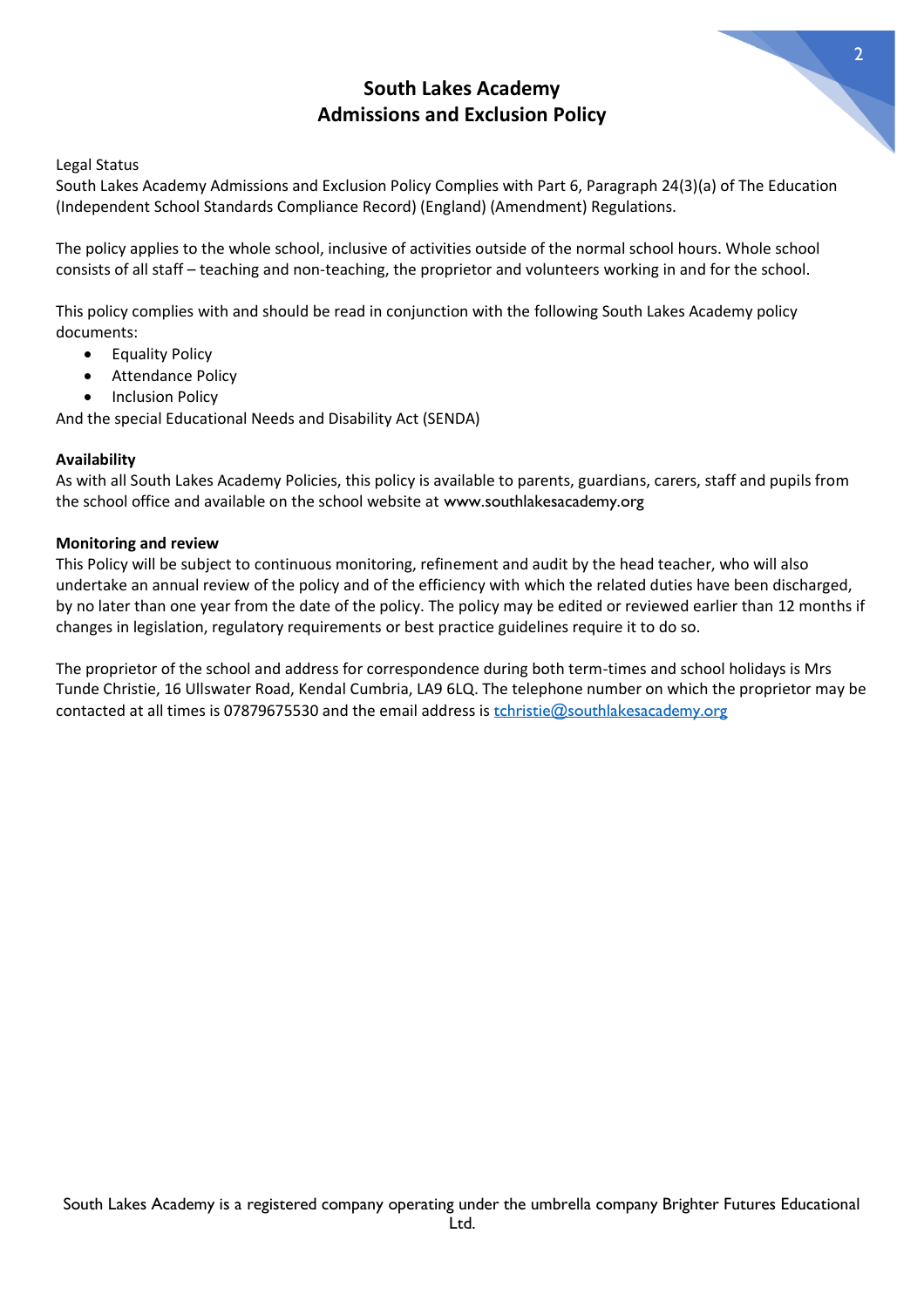### **Admission and Exclusion Policy**

At South Lakes Academy, we are registered to care for and educate children aged between 11- and 24-years, covering Key-Stages 3-5. No Child would be or is refused entry on the grounds of race, ethnicity, gender, religion or sexual orientation. As part of our registration Process with do require proof and confirmation of the young person's date of birth.

#### **1) Pupil Profile**

Our school is designed to educate young people aged between 11- and 24- years of age, have a diagnosis of mild to moderate learning difficulties or anxiety issues that affect their coping strategies in mainstream education. In addition, we offer after-school tutoring to those who access full time mainstream education and require additional support.

Some of our students may have duel registration, and as such, will offer full or part-time bespoke education, tailored to suit each student on an individual basis. Currently we are providing part-time and full-time educational provision to a number of students. The majority of which have and will continue to have an Educational Health Care Plan, or Statement of Educational Needs.

Pupils usually enter our school through external referrals which are from Local Authorities. The general profile of our students are as follows:

- Male or female
- Aged 11-24 years
- May have a diagnosis of AS/ASD and possible accompanying conditions, (ADHD, PDA etc). Possibly include mild to moderate learning difficulties or anxiety disorder
- The student needs to want to engage, this is to enable us to help them improve their life chances, including: academic; communication; social and independent life skills
- Pupils will have and develop individual interests at Post 16 and their curriculum will be tailored to incorporate this
- Students who can, or be seen to have the potential to, will work on a one-to-one or small group basis depending on need
- May show challenging behaviour that are reactive and/or passive with possibly some mental health concerns
- South Lakes Academy needs to be aware of any violence that may have happened in previous placements/family settings, we are aware that much of this may have been due to the individuals stress levels in settings that were not suitable for their individual needs
- Pupils will often have been out of school for some time, may come from a family situation in crisis and/or may have been an inpatient in hospital
- Because of the small nature of our school, an individual students' needs would need to be compatible with the needs of other students already present in the school at that time – this will be discussed in the initial assessment period.

#### **2) Assessment process**

Once the referral is received from the Local Authority, parent or local school, we will make an initial assessment of the prospective pupil using all the information available at the time, usually a Statement of Special Educational Need/Educational Health Care Plan, and any accompanying reports, referral documentation, pen picture, previous school reports and the reason for referral to us. The basis for this assessment is to see if we feel we can meet the pupils' needs using the pupil profile (as seen above).

If we feel that we can or could possibly meet the needs of the student then we will arrange for a secondary assessment to take place, here we will meet with the student and parents or carers – We may also meet with other professionals who have been working with the student at this stage. On completion of the secondary assessment we will decide if we can or cannot meet the students' needs, and this will again be fed back to the Local Authority and offer a comprehensive plan of education.

South Lakes Academy is a registered company operating under the umbrella company Brighter Futures Educational Ltd.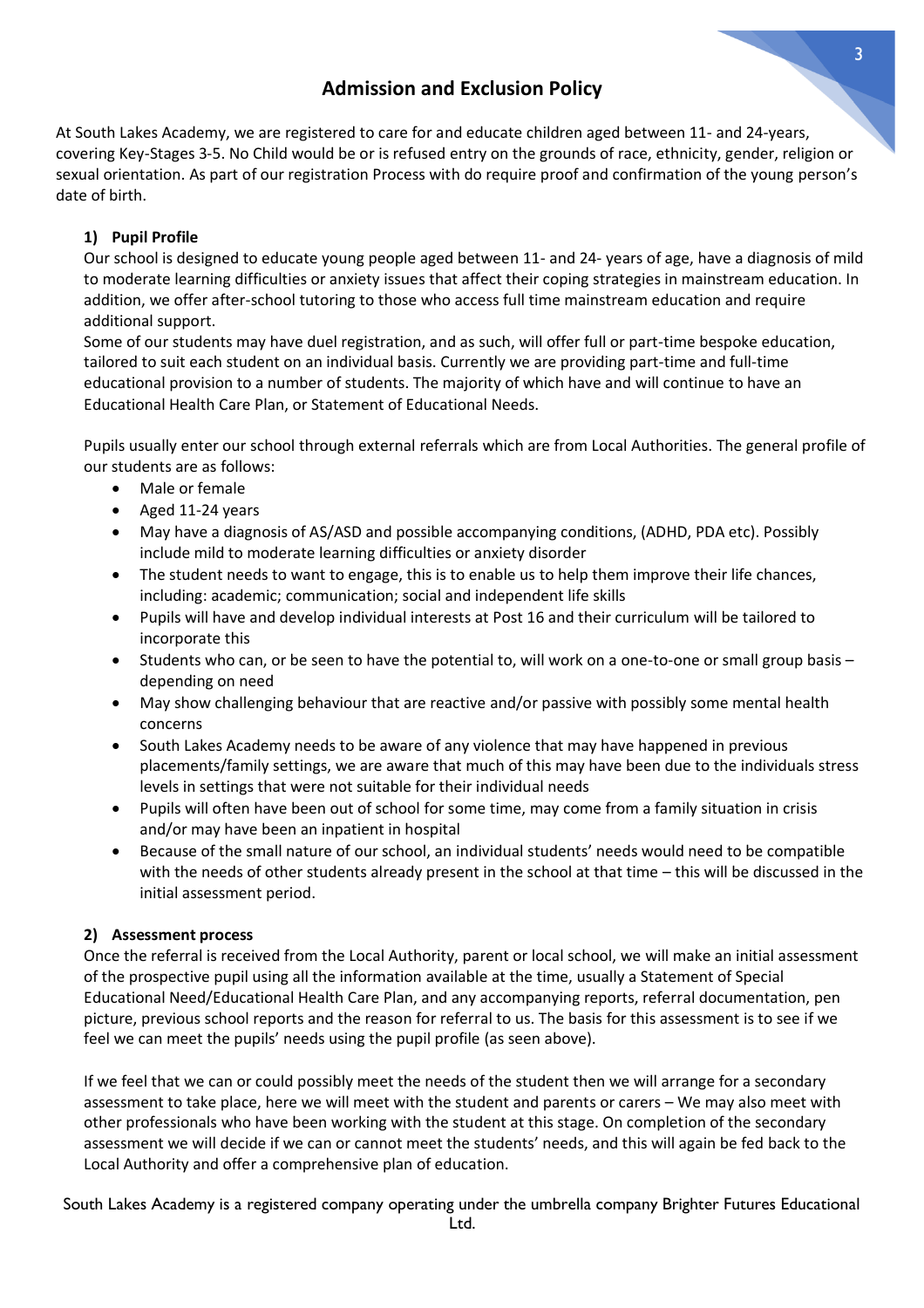For students wanting to access after school provision, the process is much quicker. We invite the potential student for an initial free assessment, determine the extent of their need and, if mutually agreeable, fit them into one of our after-school sessions.

#### **3) Special Educational Needs**

Where a child who has a Statement of Special Educational Needs joins our school, we will always consult with parents/guardians/carers and, where appropriate, the Local Authority to ensure that the required curriculum is provided for, as set out in either the Statement or the Education, Health and Care Plan (EHCP) – including the full National Curriculum, if this is specified. We will also co-operate with the Local Authority to ensure that relevant reviews, including the annual review, are carried out as required by regulation and best practice. The school will make reasonable adjustments to meet the needs of children with a statement of special educational needs. Any substantial additional services that are needed to meet the requirements of the Statement or additional services may be subject to charge and will be outlined in the educational proposal.

#### **4) English as an Additional Language**

Our school can and will make provision for children who have English as an additional language (EAL), in the assessment procedure as much as possible. We do not regard children as having a 'learning difficulty' solely because the 'language or medium of communication of the home is different from the language in which he or she is or will be taught' (Education Act 1996, Section 312(1), (2) and (3). However, pupils for whom English is an additional language (EAL) will be provided with appropriate support provided they meet our School Academic criteria. They will be assessed to gauge the support that may be needed in order to ensure equal access to the curriculum along with all other aspects of life at our school.

#### **5) Admission**

The young person's details need to be entered into the admissions register and accompanying information filled. The young person will be shown around the school and introduced to the staff and other young people. An individual timetable will be discussed, taking into account of the young person's age, aptitude and ability. Initial assessments will be carried out within the first week from admission and a copy of the results will be sent to the placing authority. First impressions count and the admission of the young person into our school is one of the key elements in determining the success of the school placement.

#### **6) Reintegration to other educational establishments**

Where possible we intend for our young people to be discharged in a planned and purposeful way. This may be to a mainstream school, college, or other educational establishment. The move should, wherever possible, be promoted as positive, progressive and in the young person's best interest. A discharge/transfer form will be sent out to the Finance Department. Any relevant documentation will be forwarded to the new establishment.

#### **7) Exclusions**

At South Lakes Academy, our fundamental ethos and culture is clearly outlined in our mission statement, Behaviour Policy and Anti-bullying Policy. Within these, we have set clear boundaries which are deemed as appropriate and acceptable behaviour whilst attending our provision. Occasionally our staff will encounter behaviour that is deemed unacceptable. All our employees are trained on how to support young people in selfdiscipline and creating a positive culture for young people to flourish and develop into adulthood.

Behaviours that are deemed unacceptable and inappropriate and the subsequent consequences are set out within the behaviour, anti-bullying and code of conduct policies.

If a young person continues to display behaviours that are unacceptable, and all avenues have been explored, having followed each stage of the behaviour policy, then it may be necessary to exclude a pupil from South Lakes Academy temporarily or in rare cases permanently. After exhausting all possible measures, if the student continues to engage in disruptive and inappropriate behaviour in the first instance will be excluded for a period of one week. Parents/guardians and Local Authorities, where appropriate, will be notified.

South Lakes Academy is a registered company operating under the umbrella company Brighter Futures Educational Ltd.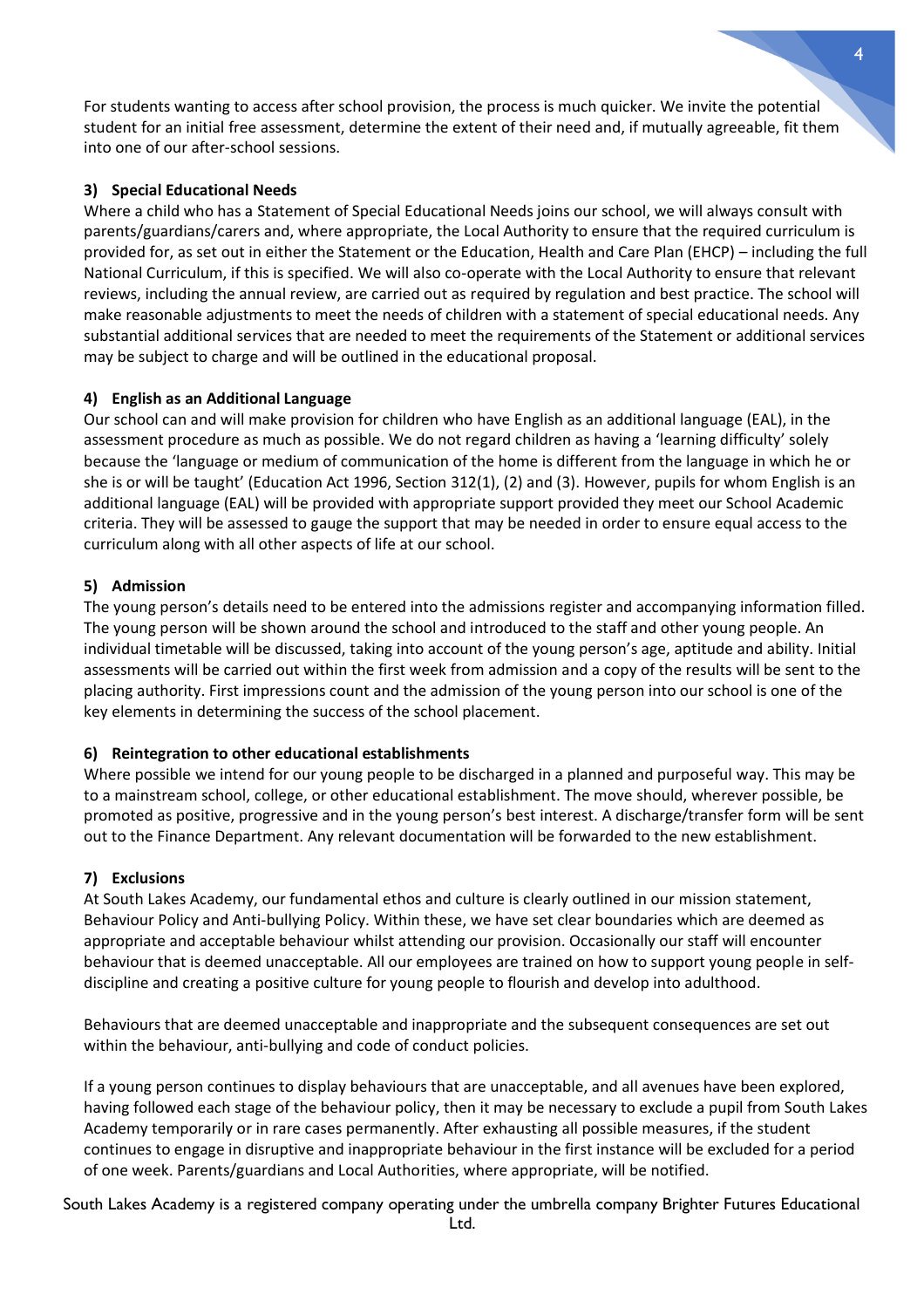Prior to returning to education the student and his/her parents are invited to attend a meeting to discuss the terms of returning to school and discuss mutual strategies to prevent the behaviour repeating. The meetings minutes are copied and placed in the students file. If the actions, deemed inappropriate, continue and threaten the other students or staff, the individual will be permanently excluded.

#### **8) Leavers**

We will inform the relevant local authority of any pupil who is going to be deleted from the admission register where they:

- Have neem taken out of school by their parents and are being educated outside the school system e.g. home education
- Have ceased to attend school
- Have been certified by the school medical personnel as unlikely to be in a fit state of health to attend school before ceasing to be of compulsory school age, and neither he/she nor his/her parents have indicated the intention to continue to attend the school after ceasing to be of compulsory age.
- Are in custody for a period of more than four months due to a final court order and the proprietor does not reasonably believe they will be returning to the school at the end of that period
- Have been permanently excluded

The local authority will be notified when school is to delete a pupil from its register under the above circumstances. This should be done as soon as the grounds for deletion are met, but no later than deleting the pupil's name from the register. It is essential that schools comply with this duty, so that local authorities can, as part of their duty to identify children of compulsory school age who are missing education, follow up with any child who might be in danger of not receiving an education and who might be at risk of abuse or neglect.